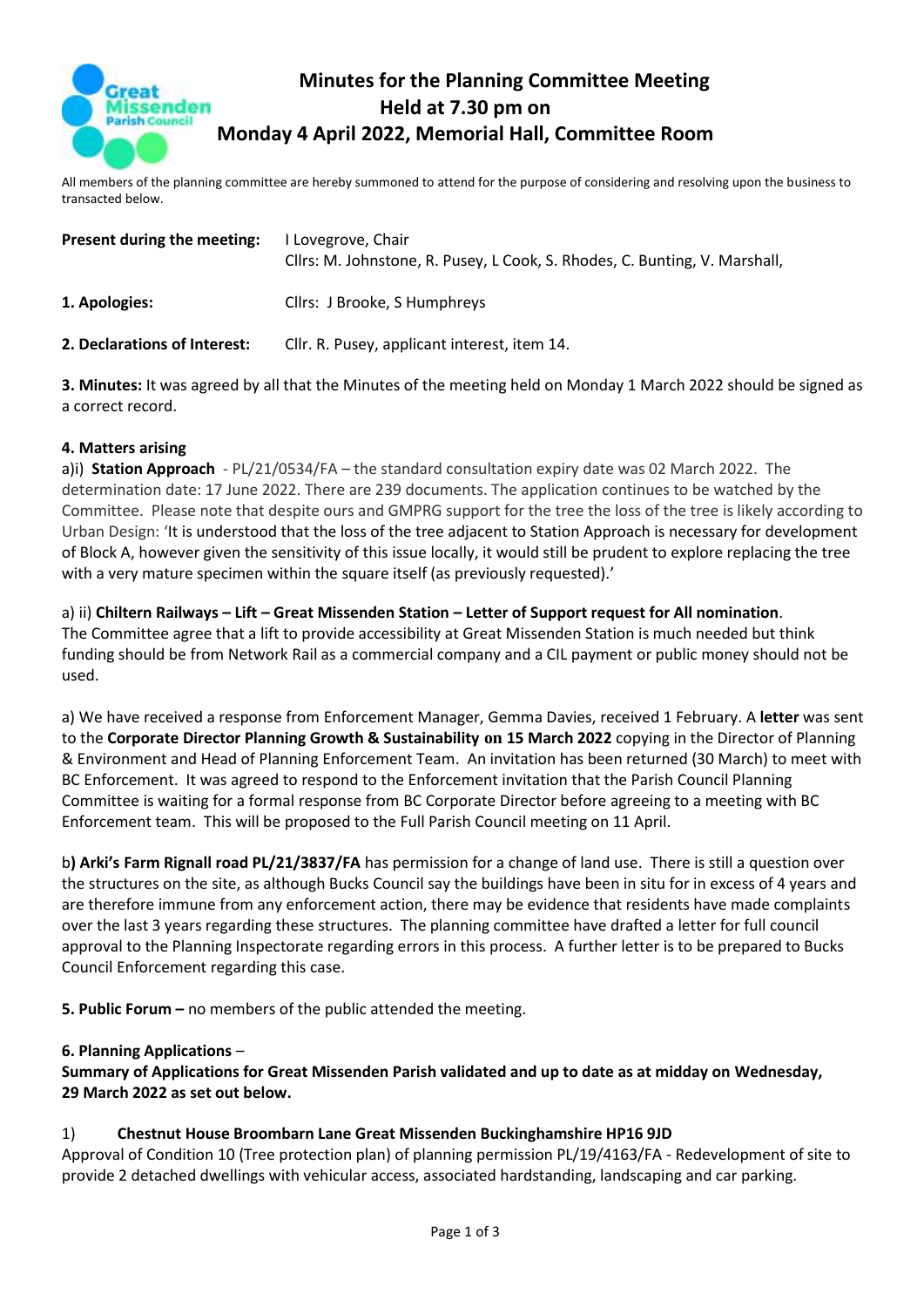Ref. No: PL/22/0947/CONDA **No Objection** but the Parish council is mindful of the proximity of metal posts to existing trees.

## 2) **Beechcroft Martinsend Lane Great Missenden Buckinghamshire HP16 9HR**

First floor extension over existing attached garage with a two storey infill extension and part garage conversion Ref. No: PL/22/0862/FA **No Objection**

## 3) **Broomhill Nags Head Lane Great Missenden Buckinghamshire HP16 0HD**

Single storey rear extension, render to existing property Ref. No: PL/22/0855/FA **No Objection**

### 4) **14A High Street Prestwood Buckinghamshire HP16 9EB**

Confirmation that condition 9 (contaminated land assessment survey) of planning permission CH/2004/1342/FA redevelopment of site to provide six houses and a detached domestic garage, two storey office building and car parking all served by new accessway has been discharged.

Ref. No: PL/22/0869/CONDA **No Objection**

### 5) **The Misbourne Misbourne Drive Great Missenden Buckinghamshire HP16 0BN**

Approval of condition 27 (Mechanical plant specifications) of planning permission CC/0043/19) - Proposed demolition of the existing outdated Sports Hall and construction of a playing area in its place; construction of a new two-storey Sports Hall adjacent to the south of the new playing area; construction of a new five classroom single storey Teaching Block; extension to Multi-Use Games Area; and new Coach Access and Car and Coach Park and drop-off zone

Ref. No: PL/22/0817/CONDA **No Objection**

### 6) **2 Augustine Mews Great Missenden Buckinghamshire HP16 0AS**

Crown reduction of a Walnut tree. TPO/1989/019.

Ref. No: PL/22/0584/TP **No Objection** but the Parish Council asks Bucks Council to be mindful of bird nesting.

## 7) **Thimble Farm Cottage Green Lane Prestwood Great Missenden Buckinghamshire HP16 0QA** Listed building consent for installation of 7 replacement windows to front of property

Ref. No: PL/22/0774/HB **No Objection**

8) **Thimble Farm Cottage Green Lane Prestwood Great Missenden Buckinghamshire HP16 0QA** Installation of 7 replacement windows to front of property Ref. No: PL/22/0751/FA **No Objection**

### 9) **18 Stocklands Way Prestwood Great Missenden Buckinghamshire HP16 0SJ**

Garage conversion, alterations to windows and doors and enlargement of driveway Ref. No: PL/22/0714/FA **No objection** but GMP asked that Bucks Council consider vision splays and that residual off street parking spaces are sufficient. We would also ask that the hard landscaping complies with rainwater runaway guidelines.

### 10) **Sakyikrom Nags Head Lane Great Missenden Buckinghamshire HP16 0ER**

Demolition of existing single storey rear extensions, new two storey rear extension, a new external rear stair, metal railing and privacy screen to the existing roof terrace, new windows and doors, 3 side roof lights and rendering of the first floor Ref. No: PL/22/0721/FA **No Objection**

## 11) **Grass Walk Wood Lane South Heath Great Missenden Buckinghamshire HP16 0RB**

Amended Description: New double garage and domestic workshop following the demolition of existing garage, new oil tank and air source heating units to side of garage, Solar PV Panels to the rear and side of the new garage roof for generating electricity and Solar Water Heating Panel to existing roof at rear Ref. No: PL/22/0480/FA **No Objection**